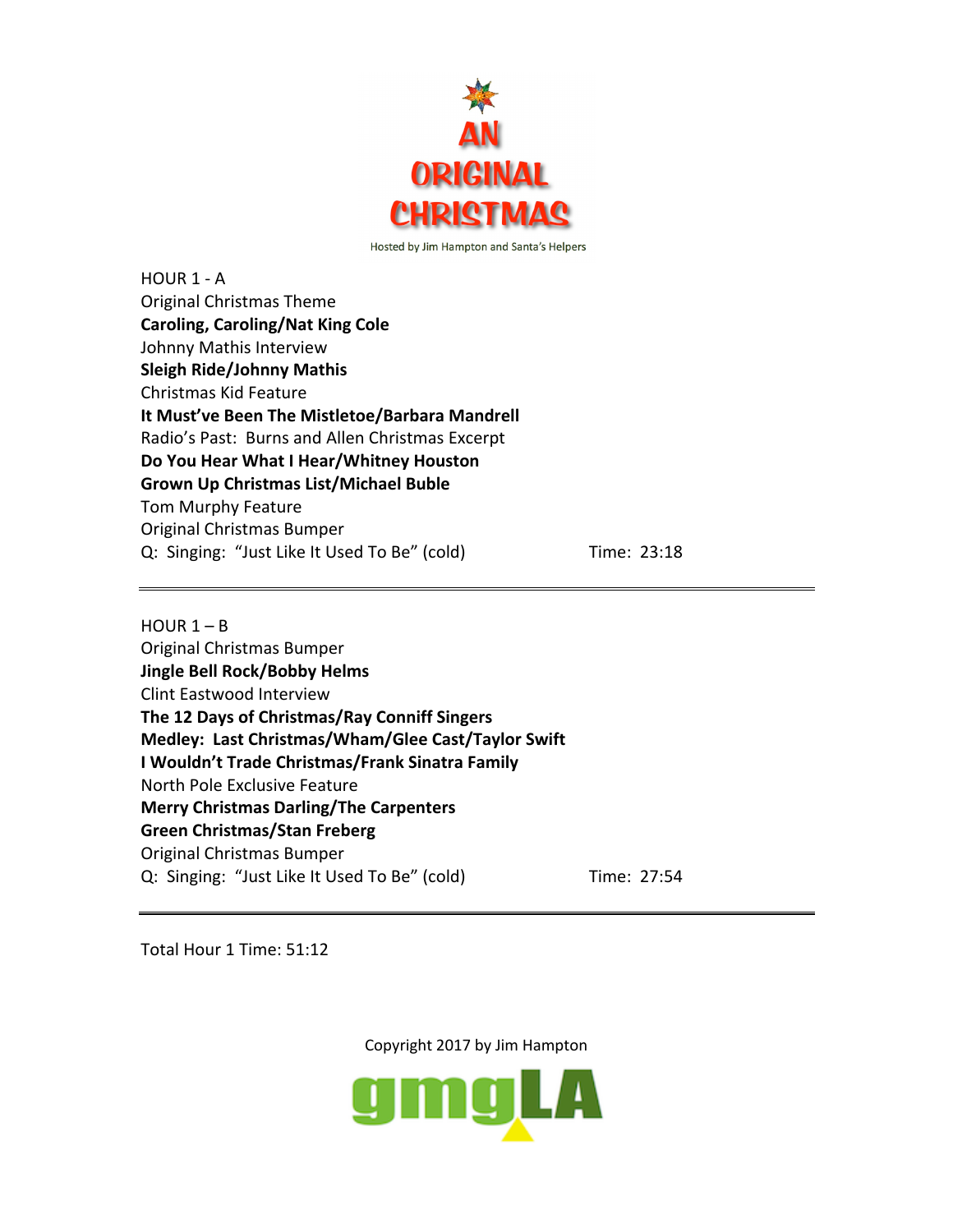

 $HOUR 2 - A$ Original Christmas Bumper **We Need A Little Christmas/Percy Faith Orchestra Have Yourself A Merry Little Christmas/Lonestar** Andy Williams Interview **Joy To The World/Andy Williams A Christmas to Remember/Amy Grant The Bell That Couldn't Jingle/Burt Bacharach** Tom Murphy Feature **Jingle Bells/Barbra Streisand Deck the Halls/Manheim Steamroller** Original Christmas Bumper Q: Singing: "Just like It Used To Be" (cold) Time: 25:10

HOUR 2 - B

Original Christmas Bumper **The Christmas Song/Natalie Cole & Nat King Cole** Radio's Past: Red Skelton Christmas Show **O Come All Ye Faithful/Luther Vandross This Christmas/Gerald Albright** Christmas Kids Feature **The Chipmunk Song/David Seville Let It Snow, Let It Snow/Dean Martin Carol of the Bells/Celtic Woman It Won't Seem Like Christmas Without You/Elvis Presley** Original Christmas Bumper Q: Singing: "Just Like It Used To Be" (cold) Time: 26:18

Total Hour 2 Time: 51:28

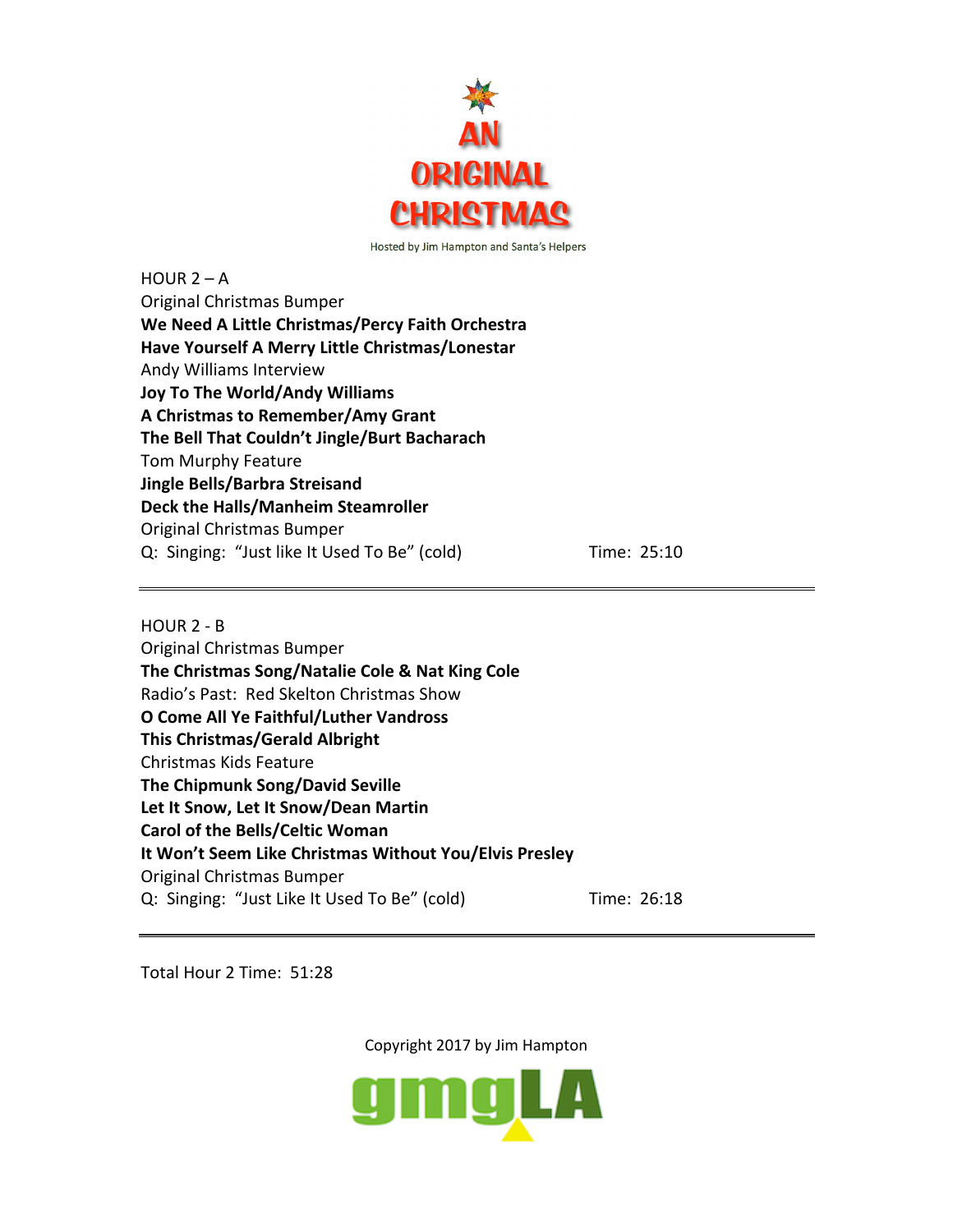

| $HOUR 3 - A$                                            |             |
|---------------------------------------------------------|-------------|
| Original Christmas Bumper                               |             |
| This Time of The Year/Brook Benton                      |             |
| Santa Tell Me/Ariana Grande                             |             |
| David Foster Interview                                  |             |
| What Child is This?/Andrea Bocelli & Mary J. Blige      |             |
| Andrea Bocelli interview                                |             |
| <b>Christmas Wishes/Anne Murray</b>                     |             |
| Original Christmas Legend with Joni Caryl (Switzerland) |             |
| <b>Winter Wonderland/Darius Rucker</b>                  |             |
| Christmas Kids                                          |             |
| <b>Santa Claus is Coming to Town/Michael Buble</b>      |             |
| Mary's Boy Child/Harry Belafonte                        |             |
| Original Christmas Bumper                               |             |
| Q: Singing "Just Like It Used To Be" (cold)             | Time: 26:48 |
|                                                         |             |

HOUR 3 - B Original Christmas Bumper **One Little Christmas Tree/Stevie Wonder Little Drummer Boy (Peace on Earth)/David Bowie and Bing Crosby Christmas Eve/Celine Dion** Radio's Past: Bob Hope and Jimmy Durante **Christmas Is/Mark Masri with Jim Brickman Santa Claus Llego a la Ciudad/Luis Miguel** Feature: The Greatest Man Who Ever Lived/Dave Prince **Mary Did You Know/Clay Aiken Walking in a Winter Wonderland/Herb Alpert** Original Christmas Bumper Q: Singing: "Just Like It Used To Be" (fade out) Time: 25:34

Total Hour 3 Time: 52:22

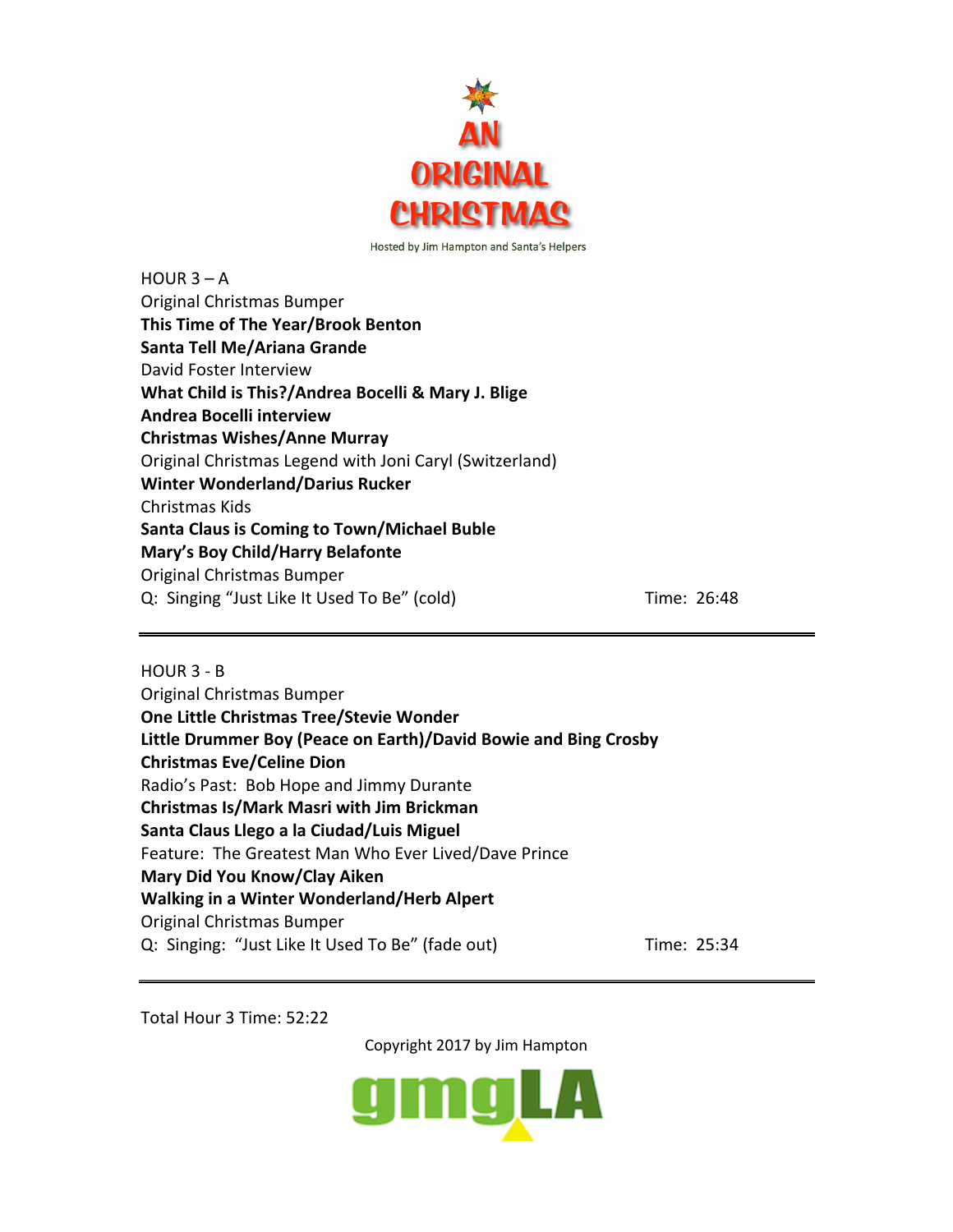

 $HOUR 4 - A$ Original Christmas Bumper **Wonderful Christmastime/Paul McCartney Angelic Proclamation Medley/BarlowGirl** Jermaine Jackson Interview **I Saw Mommy Kissing Santa Claus/Jackson 5 I'll Be Home For Christmas/Josh Groban Happy Xmas/John and Yoko Rockin' Around the Christmas Tree/Jessica Simpson Feliz Navidad/Tom Scott** Original Christmas Bumper Q: Singing "Just Like It Used To Be" (cold) Time: 25:30

HOUR 4 - B Original Christmas Bumper **It's the Most Wonderful Time of the Year/Andy Williams My Favorite Things/Barbra Streisand You Make it Feel Like Christmas/Neil Diamond** Tom Murphy Feature **Merry Christmas in Love/Renee Olstead Sleigh Ride/Ronettes** North Pole Exclusive with Robin & Betty **Ay, Ay, Ay, It's Christmas/Tonic Sol-Fa Toyland/Perry Como** Original Christmas Bumper Q: Singing: "Just Like It Used To Be" (cold) Time: 26:00

Total Hour 4 Time: 51:30

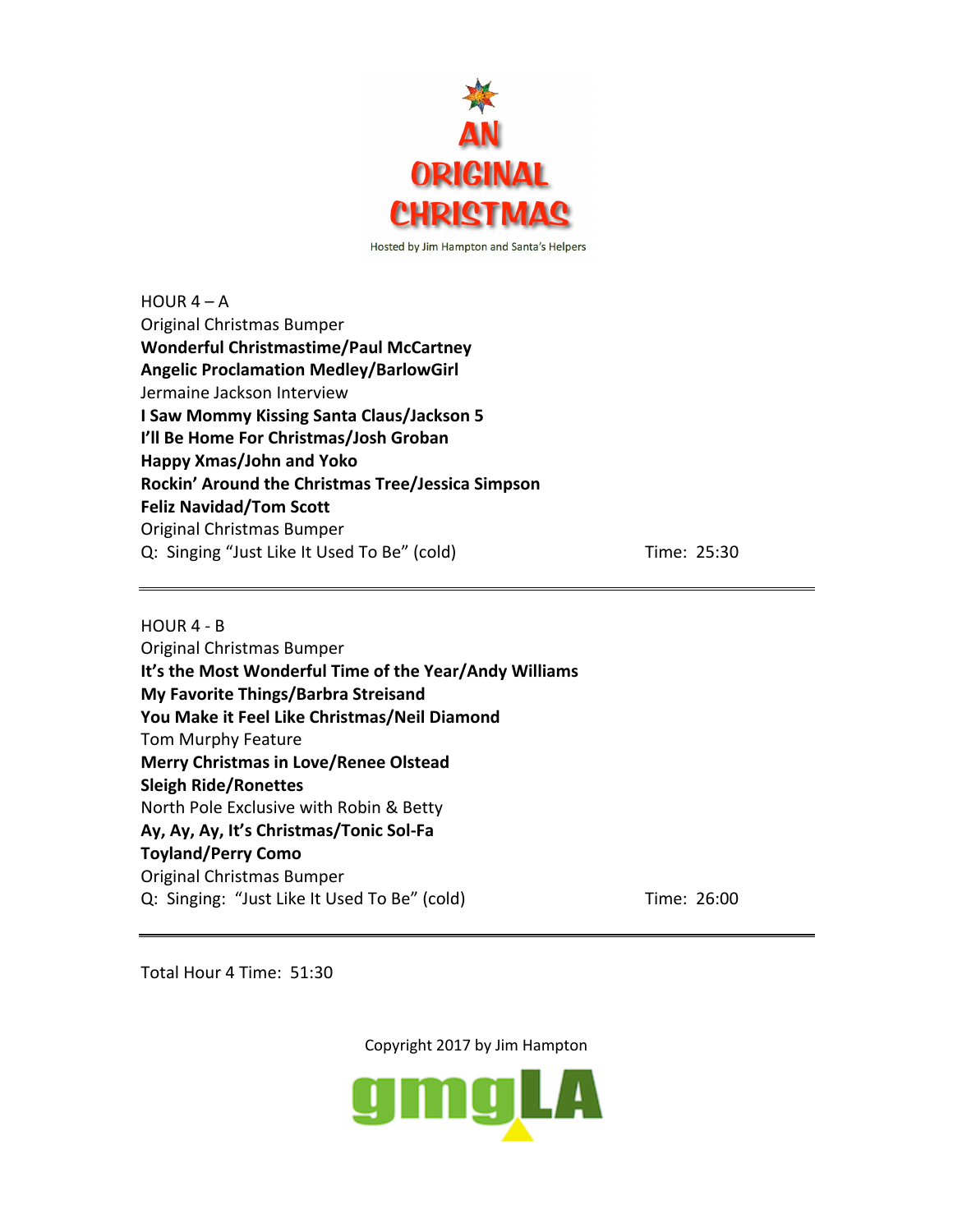

HOUR  $5 - A$ Original Christmas Bumper **Blue Christmas/Elvis Presley Please Come Home For Christmas/The Eagles** Kenny Loggins Interview **Celebrate Me Home/Kenny Loggins The Spirit of Christmas Past/Enya** Original Christmas Legend with Joni Caryl (Romania) **Christmas Is Just Around The Corner/Barry Manilow Christmas Shoes/Newsong Christmas Angels/Michael W. Smith** Original Christmas Bumper Q: Singing "Just Like It Used To Be" (cold) Time: 23:53

## HOUR 5 - B

Original Christmas Bumper **Christmas (Baby Please Come Home)/Darlene Love The Christmas Waltz/Frank Sinatra** Radio's Past: Edgar Bergen and Charlie McCarthy **Where Are You Christmas?/Faith Hill Ring Christmas Bells/Ray Conniff Singers** Tom Murphy Feature **Silent Night/Mariah Carey The Christmas Song/Percy Faith Singers** Tony Cruz Feature **White Christmas/The Drifters** Original Christmas Bumper Q: Singing: "Just Like It Used To Be" (cold) Time: 27:37

Total Hour 5 Time: 51:30

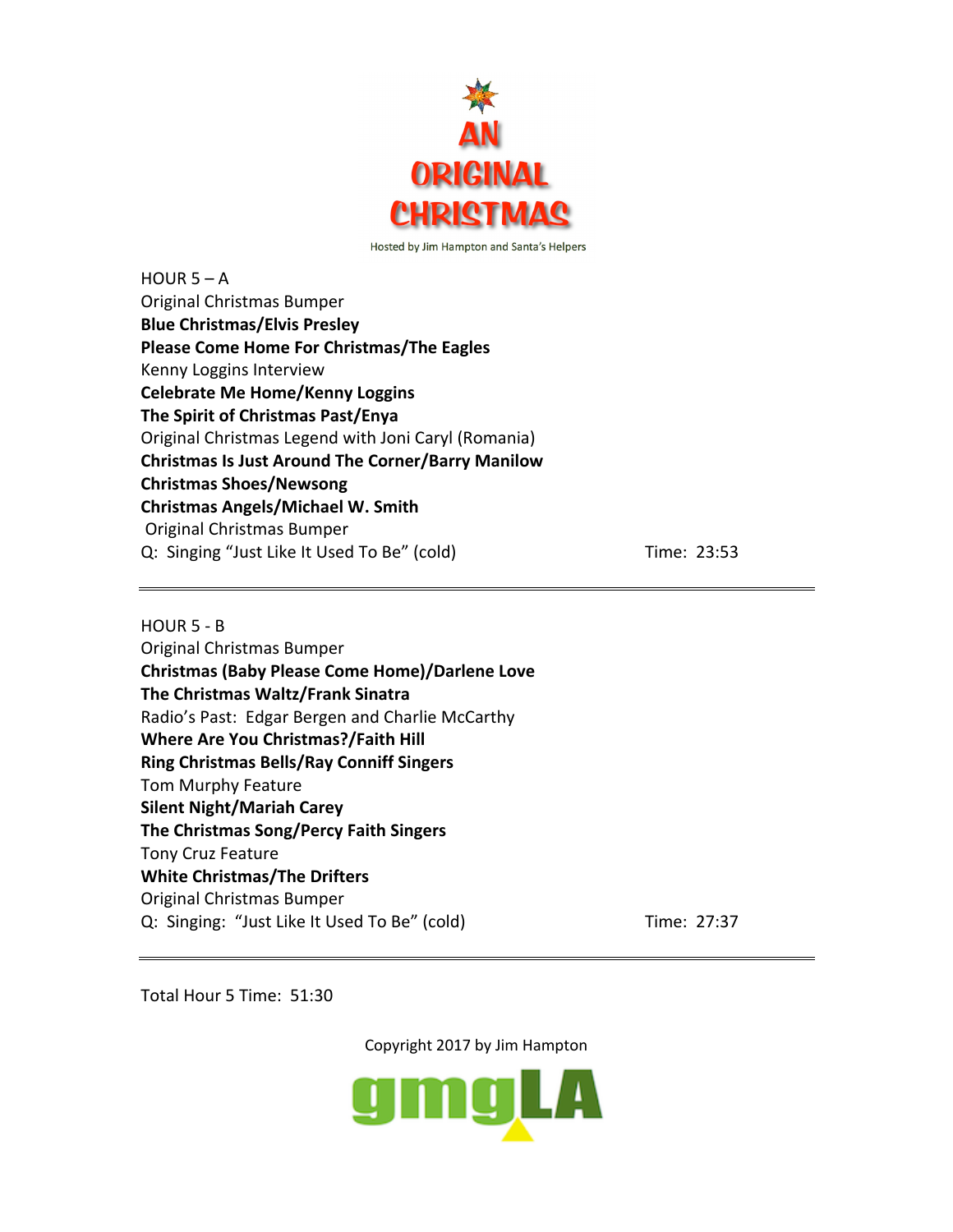

HOUR  $6 - A$ Original Christmas Bumper **Little Saint Nick/Beach Boys** Christmas Star: Natalie Cole **The Christmas Song/Nat King Cole** Christmas Star: Karen Carpenter **The Christmas Song/The Carpenters We Three Kings/Straight No Chaser** Radio's Past: Bob Hope Christmas Show **Cool Yule/Bette Midler Christmas at our House/Barbara Mandrell** Christmas Star: Jose Feliciano **Feliz Navidad/Jose Feliciano** Original Christmas Bumper Q: Singing: "Just Like It Used To Be" (cold) Time: 25:16

HOUR  $6 - B$ **Rockin' Around the Christmas Tree/Brenda Lee Believe/Josh Groban** Original Christmas Legend: Joni Caryl Christmas Tree – Germany **Merry Christmas, Happy Holidays/\*NSYNC** Comedy Feature: Here's Your Sign/Bill Engvall **Oh Holy Night/Celine Dion Happy Holidays/Andy Williams White Christmas/Bing Crosby Marshmallow World/Dean Martin** Original Christmas Bumper Q: Singing: "Just Like It Used To Be" (cold) Time: 27:21

Total Hour 6 Time: 52:37

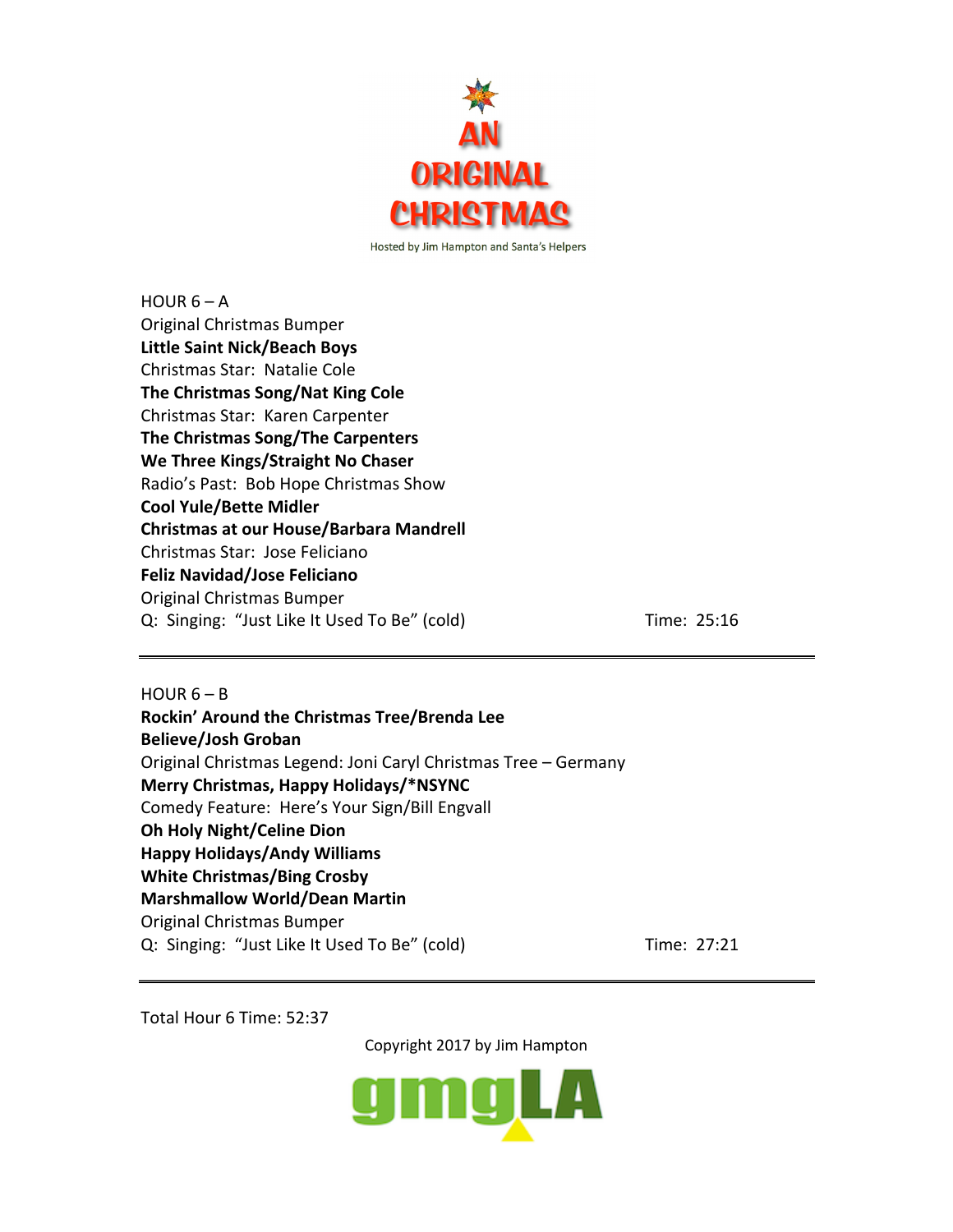

 $HOUR 7 - A$ Original Christmas Open **I Believe in Father Christmas/Greg Lake** Christmas Star: Kelly Clarkson **Wrapped in Red/Kelly Clarkson** Feature: Hugh Martin, Writer of "Have Yourself a Merry Little Christmas" **Have Yourself A Merry Little Christmas/Sam Smith Oh Little Town of Bethlehem/Annie Lennox** Feature: Story of Birth of Christ **When a Child is Born/Gladys Knight & Johnny Mathis** Original Christmas Bumper Q: Singing: "Just Like It Used To Be" (cold) Time: 26:22

 $HOUR 7 - B$ Original Christmas Bumper **Sleigh Ride/Leroy Anderson Christmas Bride/Ray Conniff** Feature: Joni Caryl and Christmas customs in China **All Alone on Christmas Day/Darlene Love** Christmas Star: Walt Parazaider of Chicago **This Christmas/Chicago** Feature: Doo Wop Christmas **Doo Wop Christmas/Kenny Vance & the Planotones Doo Wop Christmas/Eddie Floyd White Christmas/Michael Buble with Shania Twain** Original Christmas Bumper Q: Singing: "Just Like It Used To Be" (cold) Time: 25:32

Total Hour 7 Time: 51:54

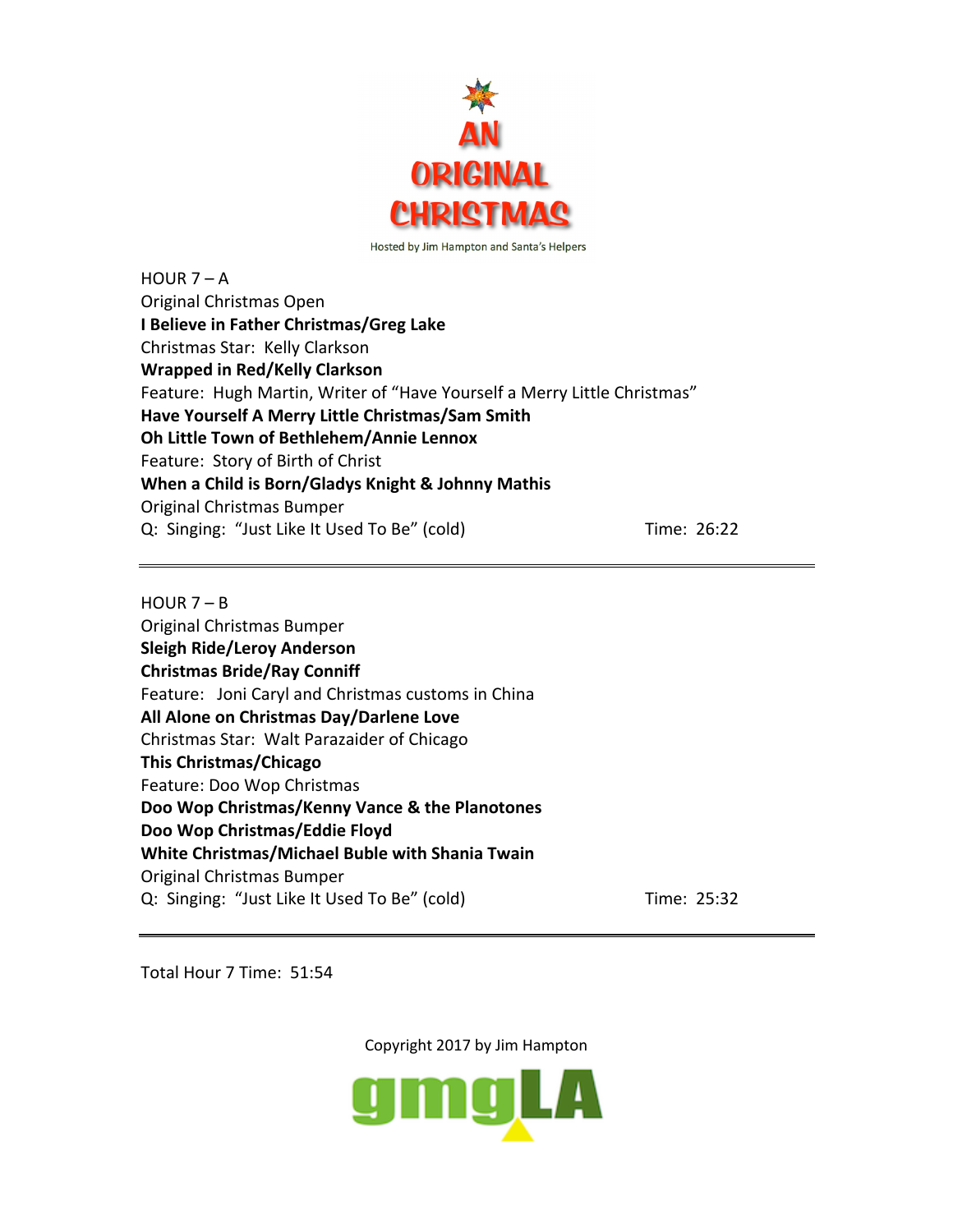

 $HOUR 8 - A$ Original Christmas Bumper **Home for the Holidays/Perry Como** Feature: Walter Kent, writer of "I'll Be Home For Christmas" **Do You Want To Build A Snowman/Kristen Bell Jingle Bell Rock/Rascal Flatts** Feature: Kids Say Santa Can Fly **Hey Santa/Carnie Wilson & Wendy Wilson** Feature: Tom Murphy regarding Santa and Myths **Christmastime is Here/MercyMe** Original Christmas Bumper Q: Singing: "Just Like It Used To Be" (cold) Time: 24:59

 $HOUR 8 - B$ Original Christmas Bumper **Joy to the World/Percy Faith It Must've Been the Mistletoe/Barbra Streisand** Feature: Department Store Santa **Bless the Beasts and the Children/Carpenters Kay Thompson's Jingle Bells/Andy Williams** Feature: North Pole Exclusive re. Christmas Cards **Holly Jolly Christmas/Burl Ives** Christmas Star: Rod Stewart **Santa Claus is Comin' to Town/Rod Stewart** Feature: Bing Crosby old Christmas Show featuring Joy To The World & Silent Night **This is My Wish/Kevin Ross** An Original Christmas Bumper Q: Singing: "Just Like It Used To Be" (cold) Time: 26:29

Total Hour 8 Time: 51:28

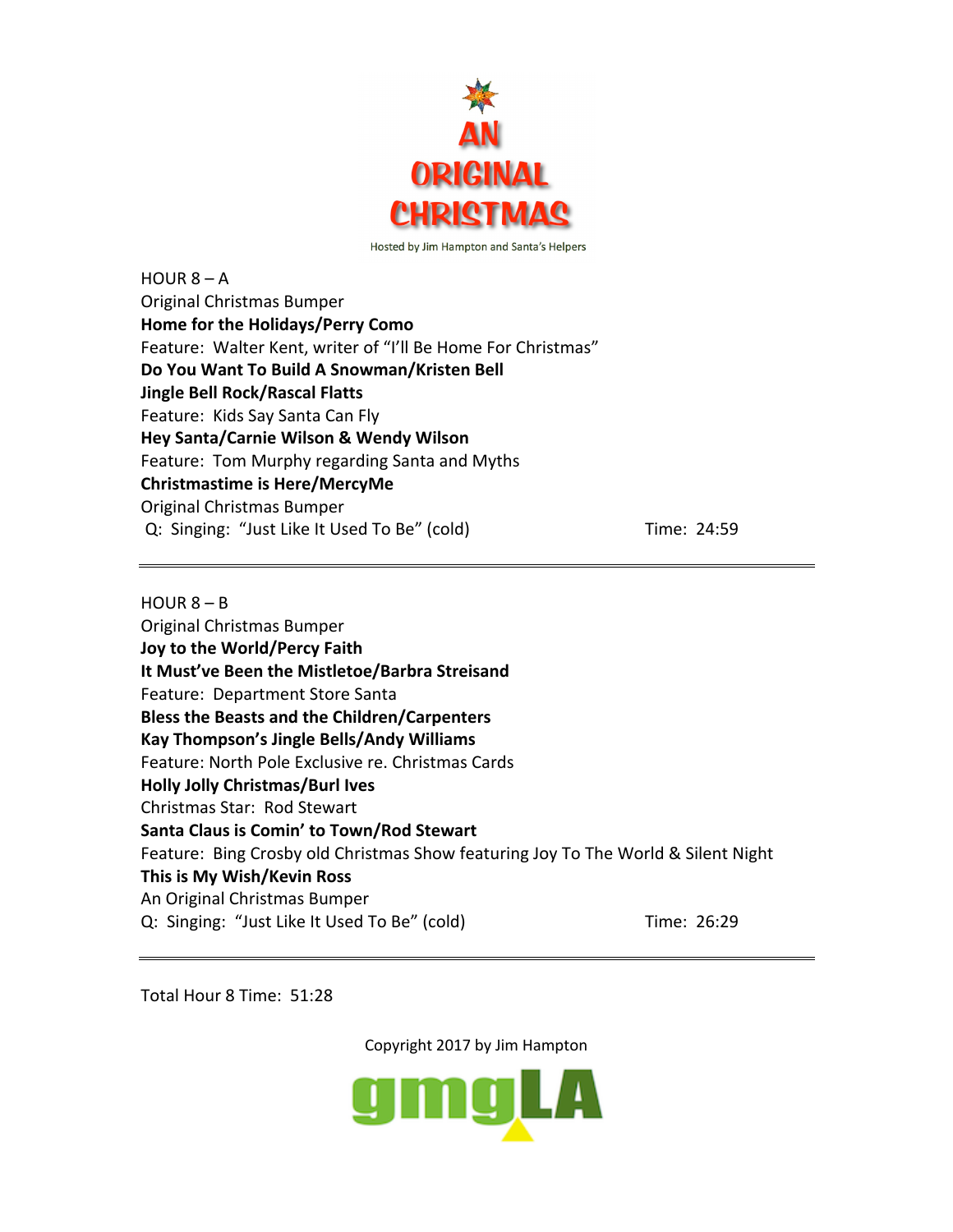

 $HOUR 9 - A$ Original Christmas Bumper **Carol of the Bells/David Foster** Feature: A Word About Christmas **Whatever Happened To Christmas/Frank Sinatra** Christmas Star: Mary J. Blige **Rudolph the Red Nosed Reindeer/Mary J. Blige** Feature: Johnny Marks and Gene Autry re. Rudolph the Red Nosed Reindeer **The First Noel/David Archuleta Last Christmas/George Michael The Christmas Song/Justin Bieber & Usher** An Original Christmas Bumper Q: (Singing) "Just Like it Used to Be" (Cold) Time: 26:02

## $HOUR 9 - B$

An Original Christmas Bumper **He's The Man With All The Toys/Beach Boys** Feature: Santa Asks – Have You Been Good? **Christmas is Coming/John Denver and Muppets Do You Hear What I Hear/Idina Menzel That's Christmas to Me/Pentatonix** Feature: Christmas Was – An Old Man Remembers **Sleep In Heavenly Peace (Silent Night)/Barbra Streisand** Feature: Tom Murphy & A Letter From Santa **Christmas (Baby Please Come Home)/Mariah Carey Christmas Is/Percy Faith** AN Original Christmas Bumper Q: (Singing) "Just Like It Used to Be" (Cold) Time: 26:02

Total Hour 9 Time: 52:04

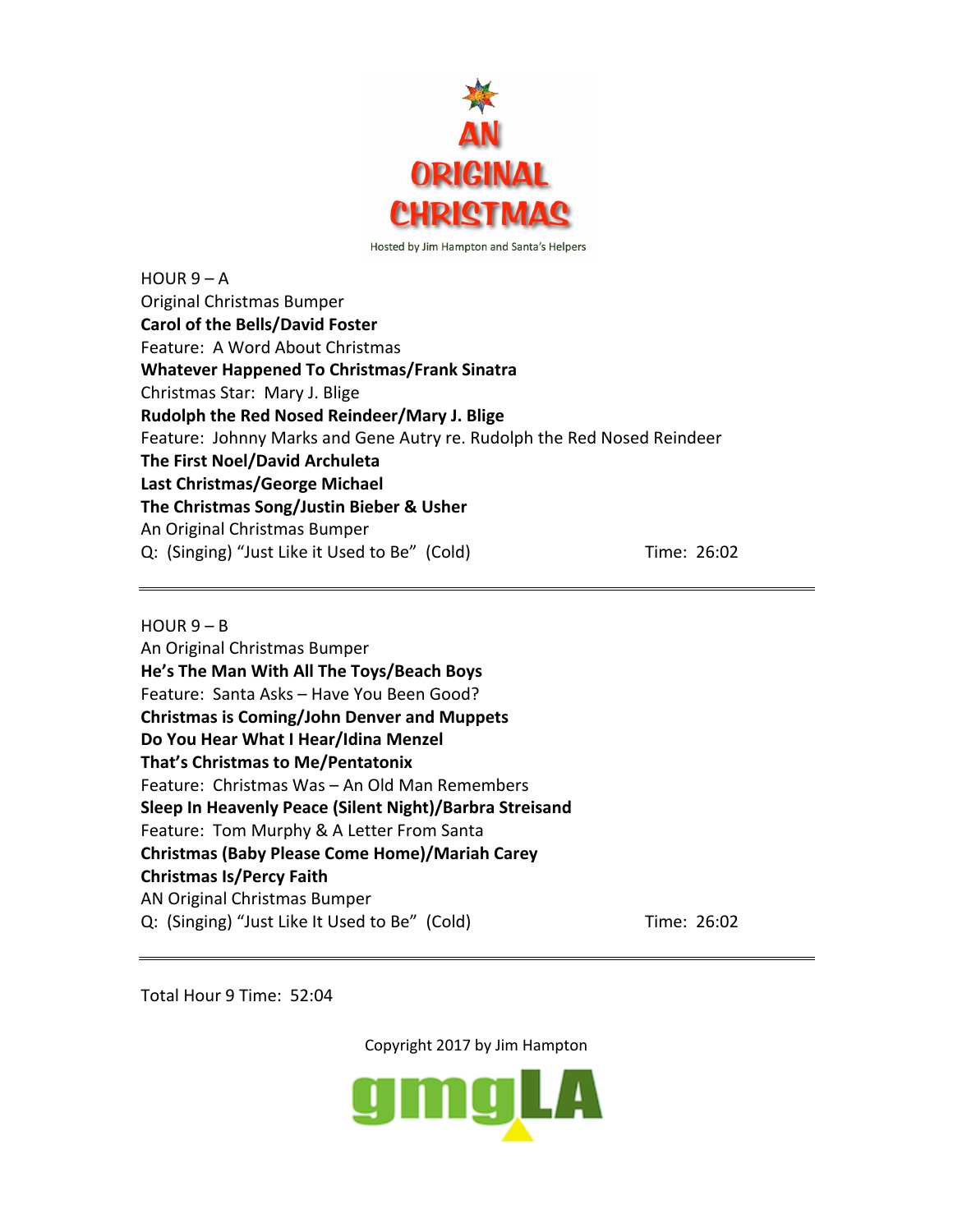

Hour  $10 - A$ An Original Christmas Bumper **Christmas Just Ain't Christmas/The Drifters Christmases When You Were Mine/Taylor Swift Christmas is Just Another Lonely Day/Brenda Lee** Christmas Star: Brenda Lee **Every Year, Every Christmas/Luther Vandross You're My Christmas Present/The Skyliners** Feature: Christmas customs Germany with Joni Caryl An Original Christmas Bumper Q: (Singing) "Just Like it Used To Be" (Cold) Time: 26:45

Hour  $10 - B$ An Original Christmas Bumper **Little Drummer Boy/Harry Simeone Chorale** Feature: Harry Simeone regarding the Story of the Little Drummer Boy **Chestnuts Roasting On An Open Fire/Martine McBride Christmas Eve in My Home Town/Bobby Vinton** Feature: Is It A Turtle Or A Dove? **The 12 Days of Christmas/John Denver & Muppets** Feature: The Original Christmas Street Singers **Oklahoma Christmas/Blake Shelton & Reba McIntyre** An Original Christmas Bumper Q: (Singing) "Just Like It Used To Be" (Cold) Time: 25:10

Total Hour 10 Time: 51:55

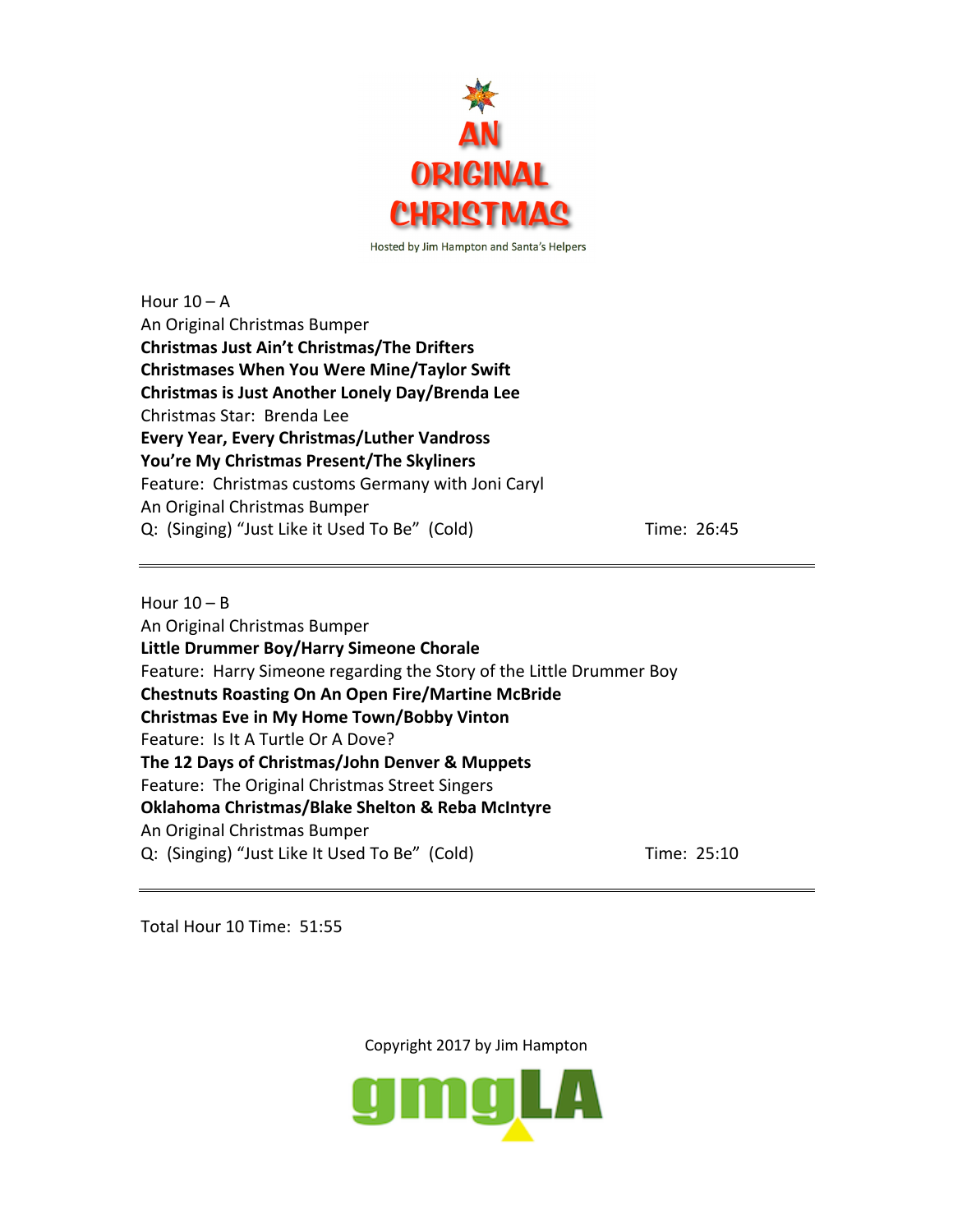

Hour  $11 - A$ An Original Christmas Bumper **Happy Holidays/Percy Faith I'll Be Home/Meghan Trainor** Feature: Dragnet Christmas with Stan Freberg **Home (Christmas)/Blake Shelton & Michael Buble** Feature: Patty Andrews of Andrew Sisters regarding USO in World War 2 **We Need A Little Christmas/Johnny Mathis** Christmas Star: Mary J. Blige **When You Wish Upon A Star/Mary J. Blige & Barbra Streisand** An Original Christmas Bumper Q: (Singing) "Just Like It Used To Be" (Cold) Time: 25:34

Hour  $11 - B$ An Original Christmas Bumper **Run Rudolph Run/Chuck Berry Pretty Paper/Roy Orbison** Feature: Mel Torme, writer of The Christmas Song **The Christmas Song/Nat King Cole That's What I Want For Christmas/SheDaisy** Christmas Star: Rodney Dangerfield re his views on Christmas **Jingle Bell Rock/Blake Shelton & Miranda Lambert Joy To The World/Nat King Cole** Feature: Abbott & Costello Christmas Radio Show Excerpt **My Favorite Things/Herb Alpert** Feature: Are You Working For Christmas? **I'll Be Home For Christmas/Frank Sinatra** An Original Christmas Bumper Q: (Singing) "Just Like It Used To Be" (Cold) Time: 25:46

Total Hour 11 Time: 51:20

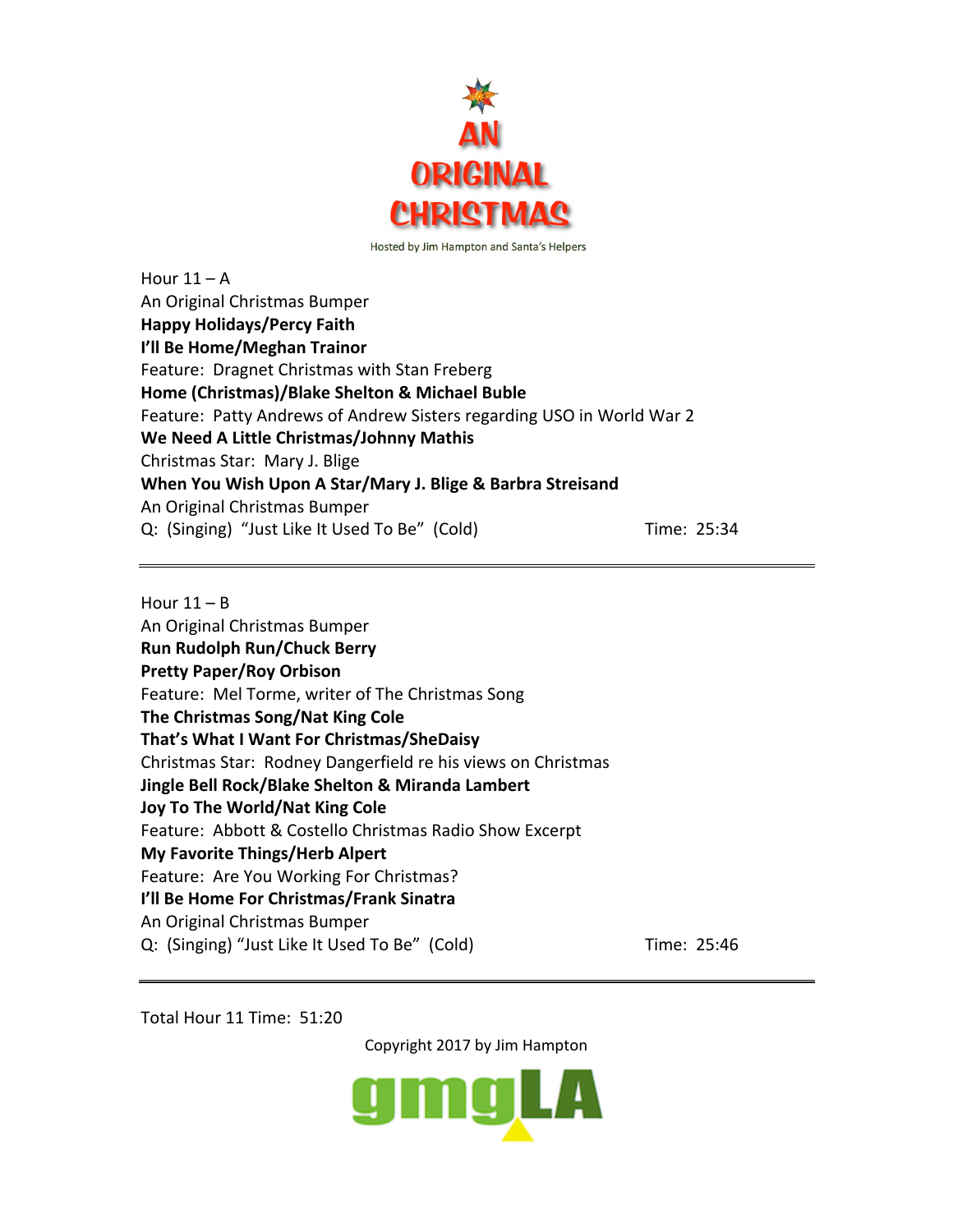

Hour  $12 - A$ An Original Christmas Bumper **Winter Wonderland/Ray Conniff Christmas In My Heart/Gretchen Wilson** Feature: Ray Evens & Jay Livingston remember writing Silver Bells **Silver Bells/Johnny Mathis Happy Christmas/Celine Dion** Feature: "And A Decree Went Forth…" **Away In A Manger/Earth, Wind & Fire Someday At Christmas/Stevie Wonder** An Original Christmas Bumper Q: (Singing) "Just Like It Used to Be" (Cold) Time: 25:52

Hour  $12 - B$ An Original Christmas Bumper **Step Into Christmas/Elton John** Feature: Sammy Cahn remembers writing Let It Snow, Let It Snow, Let It Snow **Let It Snow, Let It Snow, Let It Snow/Frank Sinatra** Feature: Joni Caryl regarding Mexico's Holiday Customs **Navidad, Navidad/Luis Miguel Don't Save it All For Christmas Day/Clay Aiken** Feature: Tom Murphy and Assembly Required **Little Toy Trains/Glen Campbell** Feature: Sammy Cahn & Jules Stein, writers of A Christmas Waltz **Christmas Waltz/The Carpenters We wish you A Merry Christmas/Enlightenment** An Original Christmas Bumper Q: (Singing) "Just Like It Used To Be" (Cold) Time: 26:27

Total Hour 12 Time: 52:19

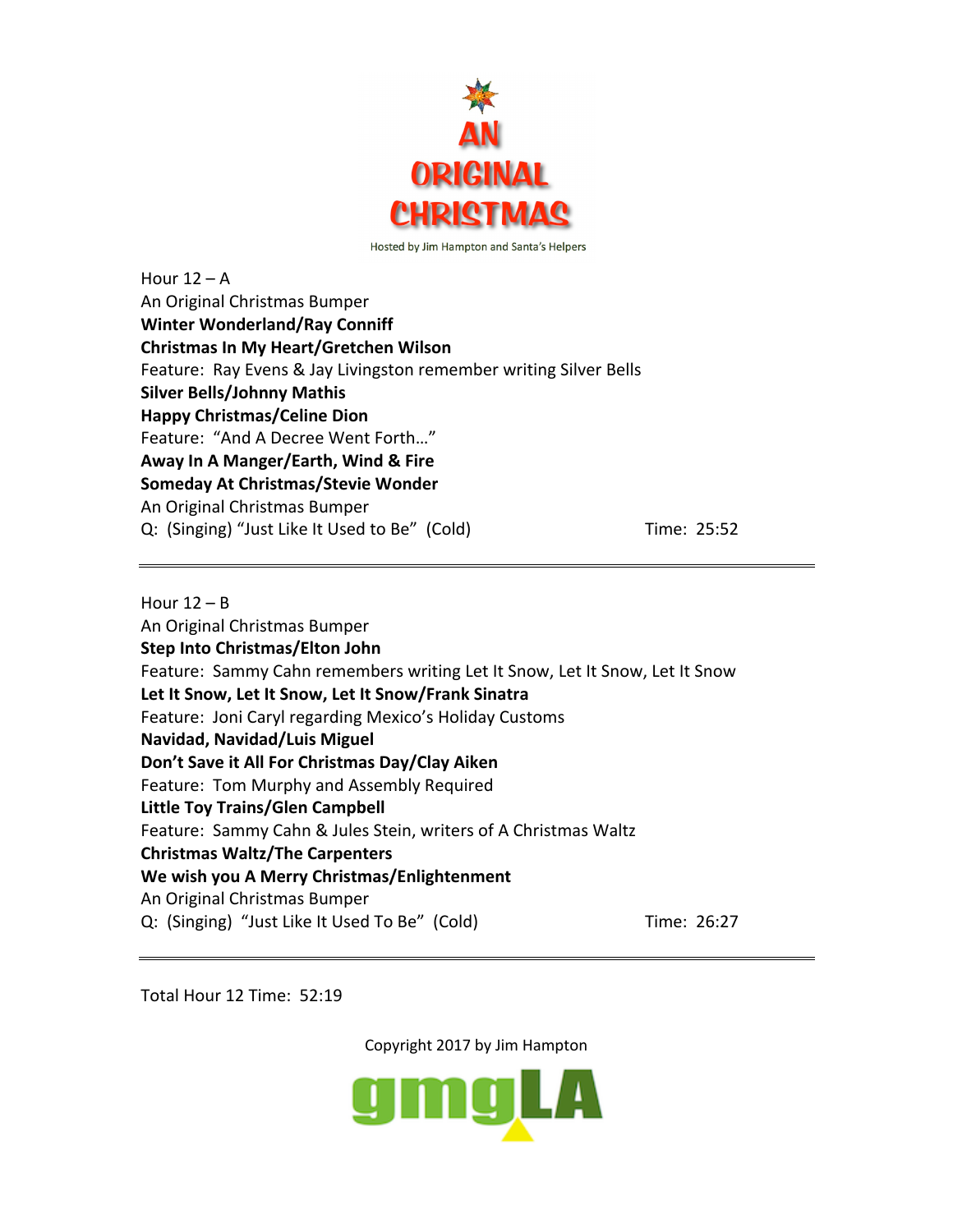

Hour  $13 - A$ An Original Christmas Open **Winter Wonderland-Let It Snow/Bette Midler & Johnny Mathis Here Comes Santa Claus/Elvis Presley** Feature: Jerry Seinfeld re the Christmas Tree **Rockin' Around the Christmas Tree/MercyMe Snoopy's Christmas/Royal Guardsmen Sleigh Ride/Wilson Phillips** Feature: Interview with Wilson Phillips **Little Altar Boy/Vic Dana** Feature: Old Radio Clip of Jack Benny Trimming the Christmas Tree **Because It's Christmas/Barry Manilow** Feature: Barry Manilow interview An Original Christmas Bumper Q: (Singing) "Just Like It Used To Be" (Cold) Time: 25:27

Hour  $13 - B$ An Original Christmas Bumper **I Like To Sleighride/Peggy Lee Have Yourself A Merry Little Christmas/Kenny Loggins & Olivia Newton-John** Feature: Interview with Michael Buble **Let It Snow, Let It Snow/Michael Buble Hallelujah/Lindsey Stirling** Feature: Christmas in Japan **Every Day's Like Christmas/Kylie Minogue Reason For The Season/Lonestar Sleigh Ride/Leroy Anderson** An Original Christmas Bumper Q: (Singing) "Just Like It Used To Be" (Cold) Time: 26:28

Total Hour 13 Time: 52:03

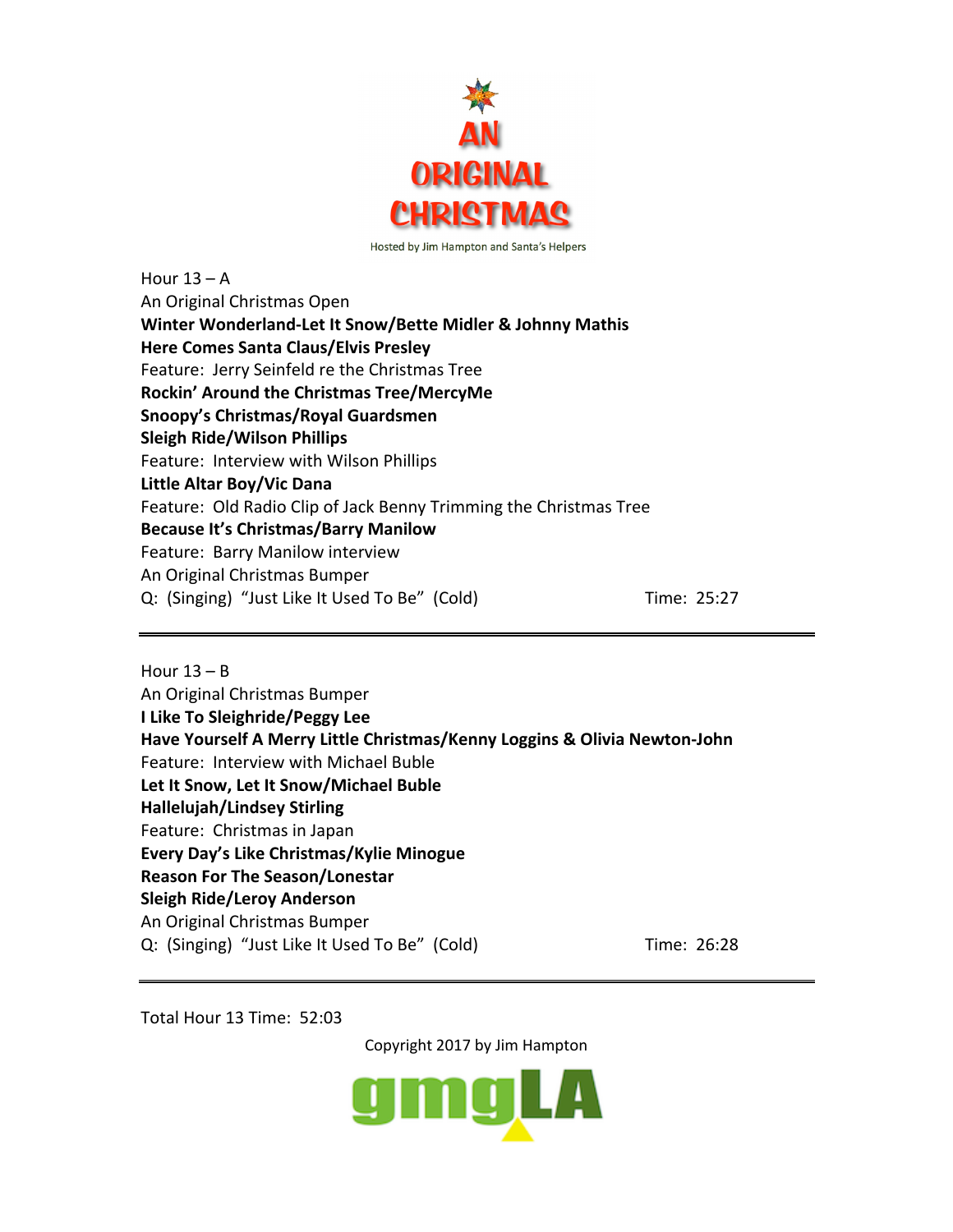

Hour  $14 - A$ An Original Christmas Bumper **Man With The Bag/Jessie J Mistletoe and Holly/Frank Sinatra Winter Wonderland/Annie Lennox and Eurythmics** Feature: Interview with Stevie Wonder **That's What Christmas Means To Me/Stevie Wonder** Feature: Interview with Taylor Swift **Christmas Must Be Something More/Taylor Swift** Feature: Paul Harvey "The Man and The Birds" **Some Children See Him/James Taylor** An Original Christmas Bumper Q: (Singing) "Just Like It Used To Be" (Cold) Time: 26:36

Hour  $14 - B$ An Original Christmas Bumper **All I Want For Christmas Is You/Mariah Carey Kids/Kenny Rogers You're A Mean One Mr. Grinch/Thurl Ravenscroft** Feature: Jim Carey on David Letterman TV Show **Mistletoe/Justin Bieber Mary Did You Know/Pentatonix Sleigh Ride/Chicago Sleigh Ride/Herb Alpert** An Original Christmas Bumper Q: (Singing) "Just Like It Used To Be" (Cold) Time: 25:00

Total Hour 14 Time: 51:36

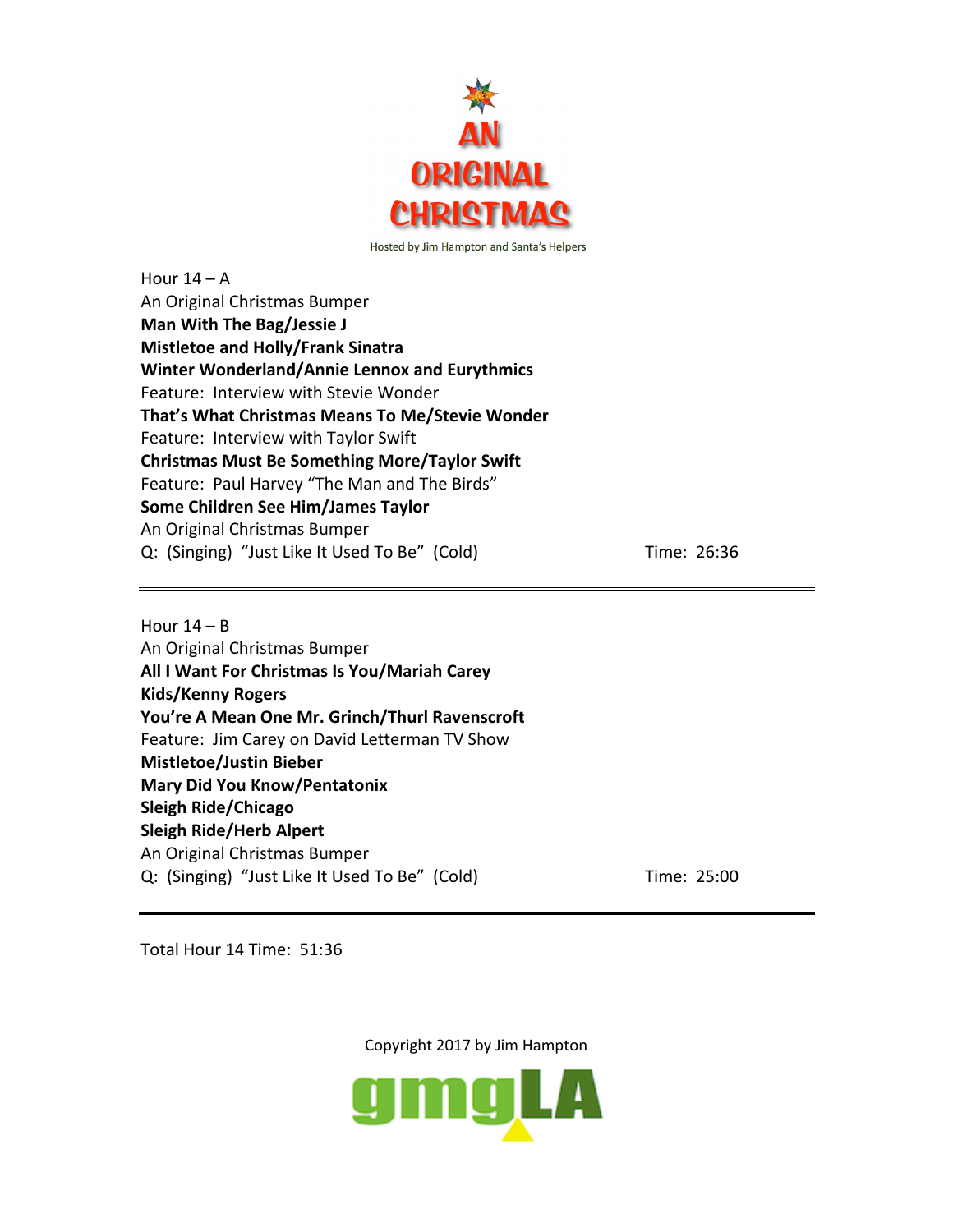

Hour  $15 - A$ An Original Christmas Bumper **Please Come Home For Christmas/Aaron Neville Winter Wonderland/Rod Stewart with Michael Buble Adeste Fideles/Nat King Cole** Feature: Original Christmas Movie Classics **Have Yourself A Merry Little Christmas/Judy Garland It's The Most Wonderful Time Of The Year/Johnny Mathis Give Love On Christmas Day/Jackson Five Frosty The Snowman/Ella Fitzgerald O Holy Night/NSync** An Original Christmas Bumper Q: (Singing) "Just Like It Used To Be" (Cold) Time: 25:26

Hour  $15 - B$ An Original Christmas Bumper **Don't Save It All For Christmas Day/Celine Dion The Christmas Hope/NewSong Joy To The World/Anne Murray** Feature: Salute To Others Born On Christmas **Text Me Merry Christmas/Kristen Bell with Straight No Chaser Feliz Navidad/Jose Feliciano The Christmas Song/Nat King Cole White Christmas/Bing Crosby** An Original Christmas Bumper Q: (Singing) "Just Like It Used To Be" (Cold) Time: 26:00

Total Hour 15 Time: 51:26

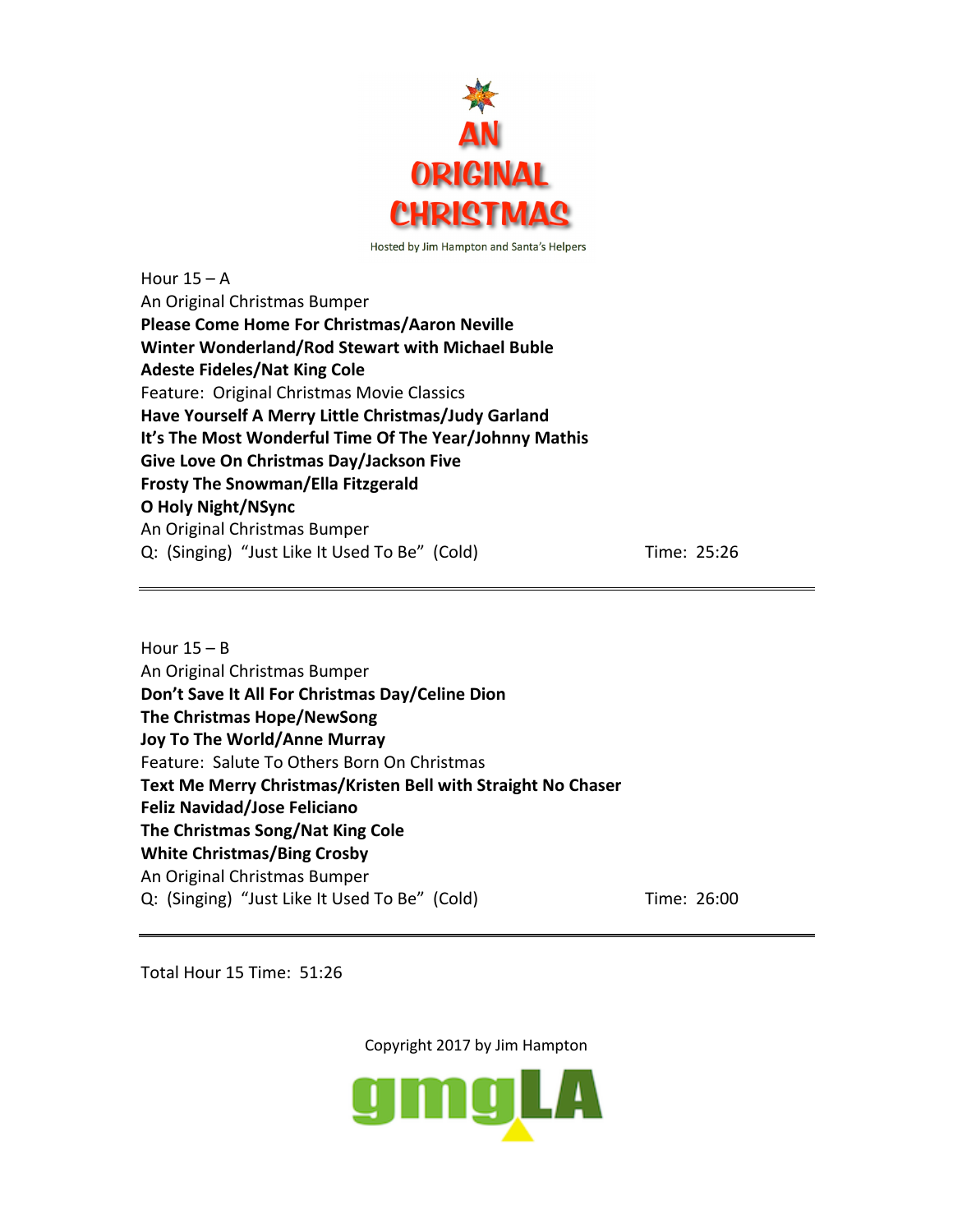

Hour  $16 - A$ An Original Christmas Bumper **My Grown Up Christmas List/Kelly Clarkson What Child Is This/Josh Groban** Feature: Christmas in Brazil **Blue Christmas/Elvis Presley and Martina McBride Frosty The Snowman/Jimmy Durante** Feature: Interview with Johnny Mathis **It's Beginning To Look A Lot Like Christmas/Johnny Mathis Driving Home For Christmas/Chris Rea** An Original Christmas Bumper Q: (Singing) "Just Like It Used To Be" (Cold) Time: 24:36

Hour  $16 - B$ An Original Christmas Bumper **I Saw Mommy Kissing Santa Claus/John Mellencamp Let It Snow, Let It Snow/Gloria Estefan Last Christmas/George Michael and Wham My Favorite Things/Tony Bennett Underneath The Tree/Kelly Clarkson Merry, Merry Christmas Baby/Margo Sylvia & the Tune Weavers Feature: Jingle Bells/Don Charles and Singing Dogs. The Christmas Song/Boney James** An Original Christmas Bumper Q: (Singing) "Just Like It Used To Be" (Cold) Time: 25:55

Total Hour 16 Time: 50:31

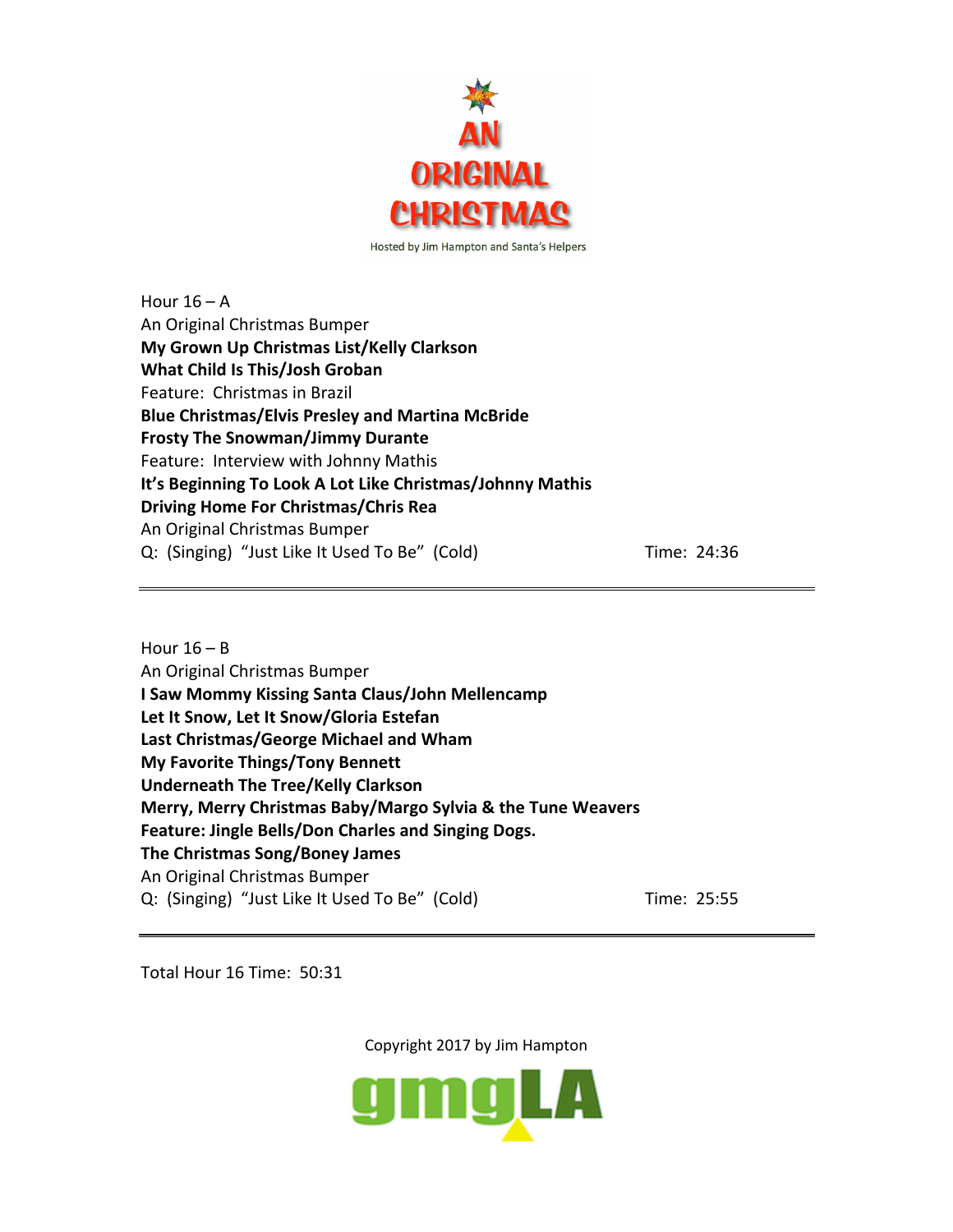

Hour  $17 - A$ An Original Christmas Bumper **Santa Baby/Eartha Kitt Noche De Paz (Silent Night)/Mary J. Blige & Marc Anthony I Heard The Bells on Christmas Day/Andy Williams** Feature: Interview with Nia Peeples **Baby It's Cold Outside/Michael Buble & Anne Murray Rockin' Around the Christmas Tree/Brenda Lee** Feature: The Story of Rudolph **Rudolph the Red Nosed Reindeer/Ray Charles Sleigh Ride/Arthur Fiedler & Boston Pops** An Original Christmas Bumper Q: (Singing) "Just Like It Used To Be" (Cold) Time: 25:25

Hour  $17 - B$ An Original Christmas Bumper **Wish List/Neon Trees Winter Wonderland/Darlene Love Mary Did You Know/The Braxtons** Feature: Christmas in Venezuela **Medley: Let It Snow, Count Our Blessings, We Wish You/Ray Conniff** Feature: Your New Year Resolutions **Christmas Auld Lang Syne/Bobby Darin Feliz Navidad/Tom Scott** An Original Christmas Bumper Q: (Singing) "Just Like It Used To Be" (Cold) Time: 26:00

Total Hour 17, Time: 51:25

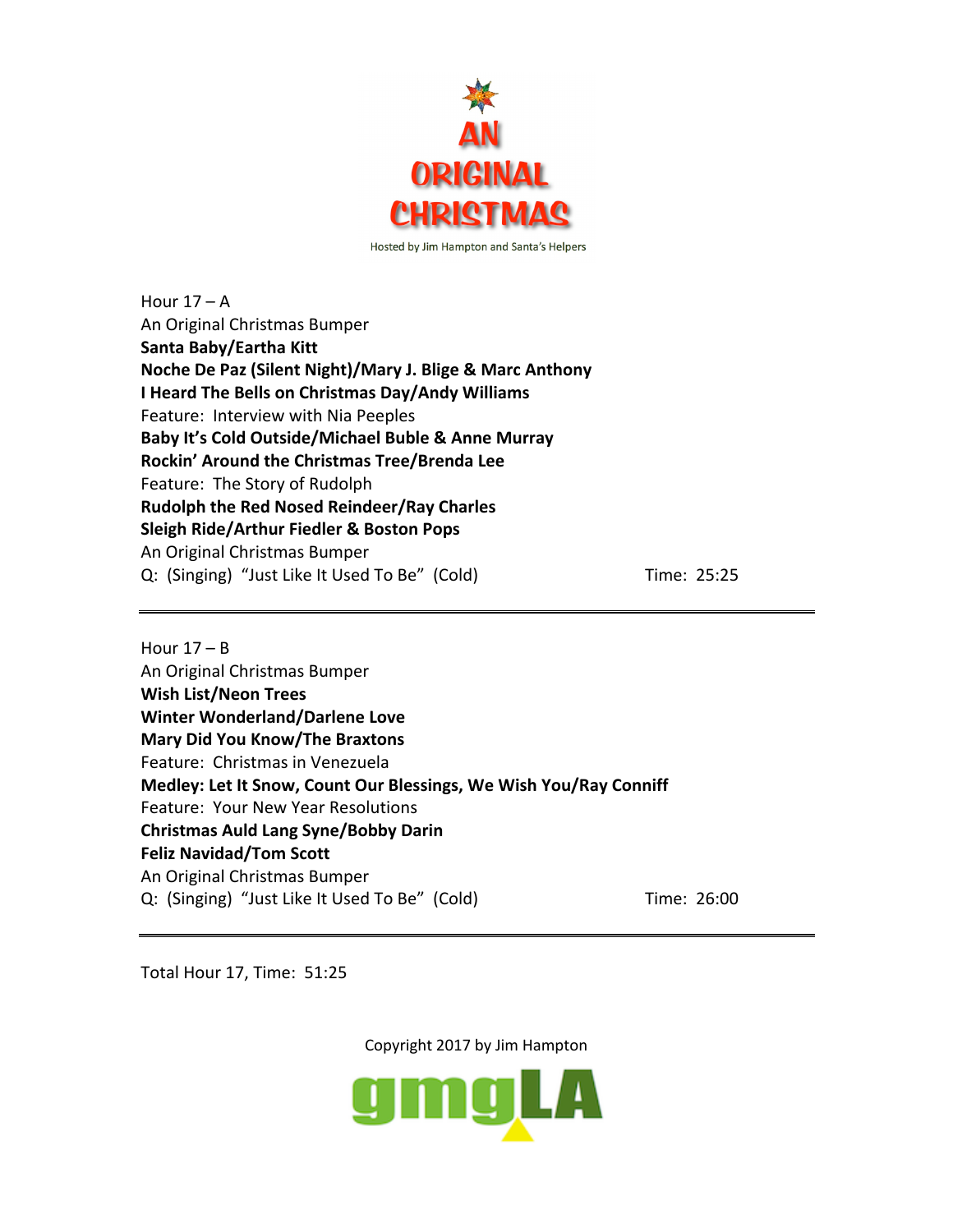

Hour  $18 - A$ An Original Christmas Bumper **Holly Jolly Christmas/Lady Antebellum Angels We Have Heard On High/Andy Williams The Christmas Song/Barbra Streisand** Feature: Archie Bunker at Christmas **Children Go Where I Send Thee/Kenny Rogers Santa Claus Is Watching You/Ray Stevens At Christmas/Sara Evans Have Yourself A Merry Little Christmas/Frank Sinatra** An Original Christmas Bumper Q: (Singing) "Just Like It Used To Be" (Cold) Time: 25:17

Hour  $18 - B$ An Original Christmas Bumper **I've Got My Love To Keep Me Warm/Bette Midler Santa Claus Is Coming To Town/Bing Crosby and Andrew Sisters Christmas Card/Steven Curtis Chapman** Feature: Ozzie & Harriet TV Clip re Christmas Cards **My Only Wish This Year/Britney Spears Pretty Paper/Glen Campbell Winter Wonderland/Dolly Parton Snow Globe/Matt Wertz Feliz Navidad/Boney M** An Original Christmas Bumper Q: (Singing) "Just Like It Used To Be" (Cold) Time: 26:35

Total Hour 18 Time: 51:52

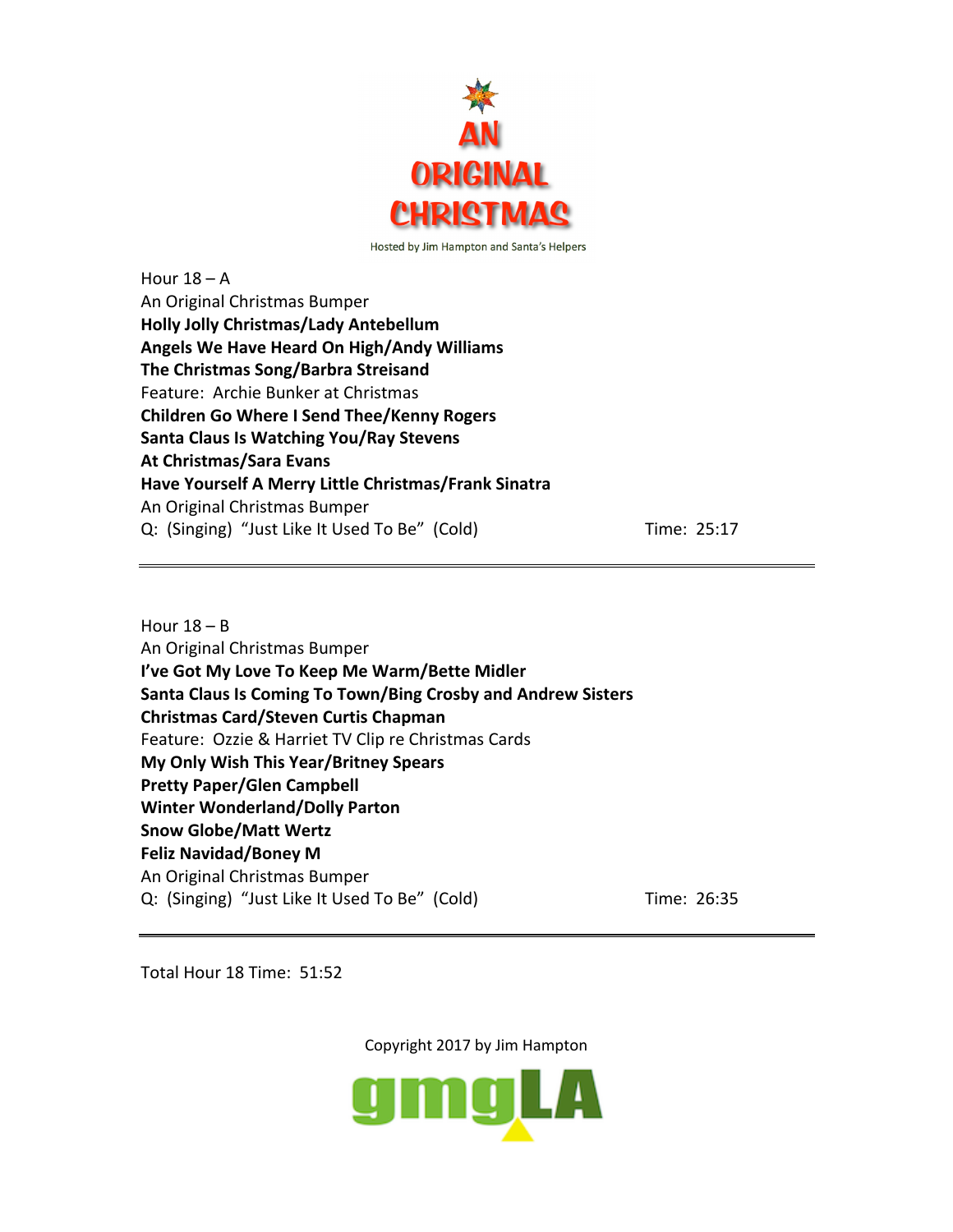

Hour  $19 - A$ An Original Christmas Bumper **We Need A Little Christmas/New Christy Minstrels** Feature: Cuban Missile Crisis **Do You Hear What I Hear/Bing Crosby The Village of St. Bernadette/Andy Williams This is Christmas/Suzie McNeil** Feature: Leonard Cohen re Hallelujah **Hallelujah/Pentatonix White Christmas/Leona Lewis** An Original Christmas bumper Q: (Singing "just Like it Used To Be" (Cold) Time: 25:00

Hour 19-B An Original Christmas Bumper **We Wish You the Merriest/Frank Sinatra & Bing Crosby & Fred Waring Singers Away in a Manger/Anne Murray** Feature: The Story of Handel's Messiah **Hallelujah/Andre Crouch Merry Christmas Baby/Rod Stewart & Celo Green The First Noel/Nat King Cole Angels from the Realms of Glory/The Piano Guys/David Archeletta/Peter Hollens** An Original Christmas Bumper Q: (Singing) "Just Like It Used To Be" (Cold) Time: 25:00

Total Hour 19 Time: 50:00

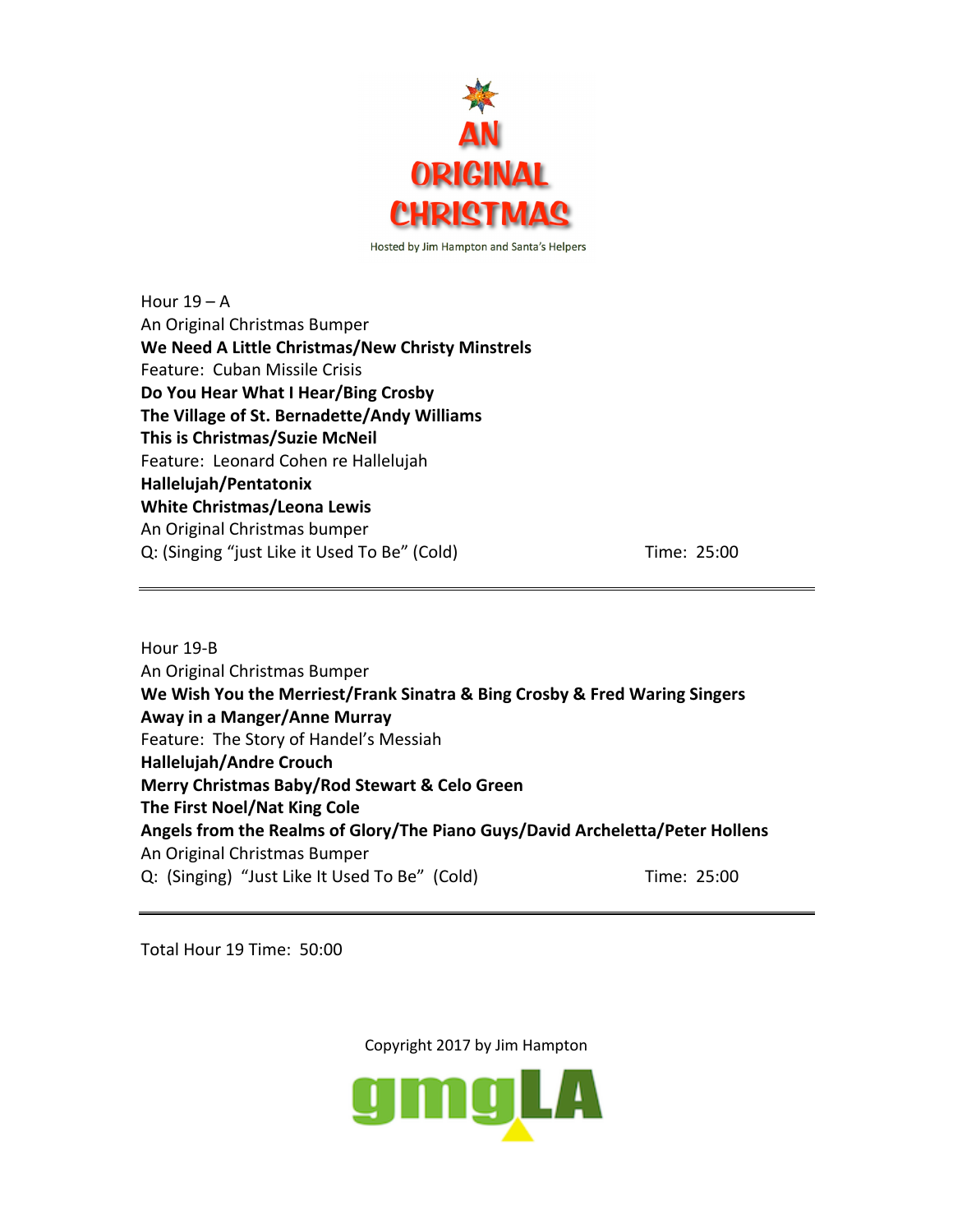

Hour  $20 - A$ An Original Christmas Bumper **Jingle Bell Rock/Bobby Rydell/Chubby Checker Let It Be Christmas/Alan Jackson** Feature: Nutcracker by Straight No Chaser **Winter Wonderland/Dean Martin Let It Snow, Let It Snow, Let It Snow/Chicago** Feature: 3 Famous Stories of Christmas **Feliz Navidad/Jon Secada Santa Claus is Coming To Town/Kylie Minogue/Frank Sinatra Christmas Wonderland/Bert Kaempfert** An Original Christmas Bumper Q: (Singing) "Just Like It Used To Be" (Cold) Time: 25:30

Hour  $20 - B$ An Original Christmas Bumper **My Favorite Things/Kelly Clarkson No Place Like Home/The Carpenters** Feature: 'Twas the Night Before Christmas/Bugs Bunny & Friends **Carol of the Bells/Lindsey Stirling Christmas (Baby Please Come Home)/Michael Buble Happy Xmas/John Lennon** Feature: Santa Claus and His Ole Lady/Cheech & Chong An Original Christmas Bumper Q: (Singing) "Just Like It Used To Be" (Cold) Time: 26:55

Total Hour 20 Time: 52:25

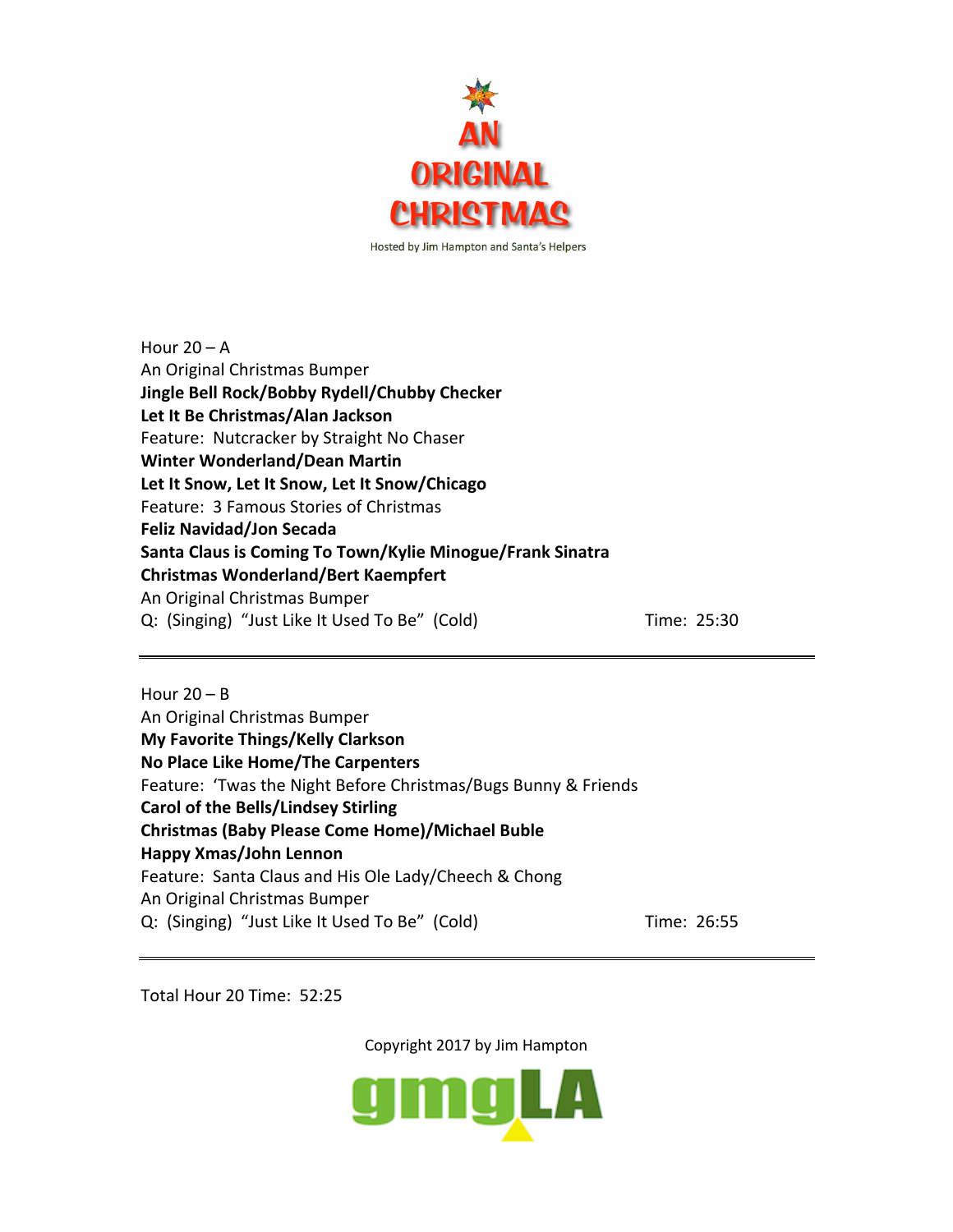

Hour  $21 - A$ An Original Christmas Bumper **Holly Jolly Christmas/Burl Ives Jingle Bells/Andrea Bocelli and the Muppets** Feature: Gemini 6 in Space **Celebrate Me Home/Jennifer Nettles** Feature: Andy Williams Interview **Sleigh Ride/Andy Williams** Feature: Gwen Stefani Interview **You Make It Feel Like Christmas/Gwen Stefani/Blake Shelton Oh Santa/Mariah Carey Santa's Wish/The Tenors** An Original Christmas Bumper Q: (Singing) "Just Like It Used To Be" (Cold) Time: 25:30

Hour  $21 - B$ An Original Christmas Bumper **Jingle Bell Rock/Jimmy Buffett Christmas Time is Here/Josh Groban/Tony Bennett** Feature: Josh Groban Interview **Winter Wonderland/Johnny Mathis Santa Claus is Coming to Town/Pointer Sisters** Feature: Kelly Clarkson Interview **My Grown-Up Christmas List/Kelly Clarkson** Feature: Neil Diamond Interview **Christmas Medley/Neil Diamond Carol of the Bells/David Foster** An Original Christmas Bumper Q: (Singing) "Just Like It Used To Be" (Cold) Time: 24:21

Total Hour 21 Time: 49:41

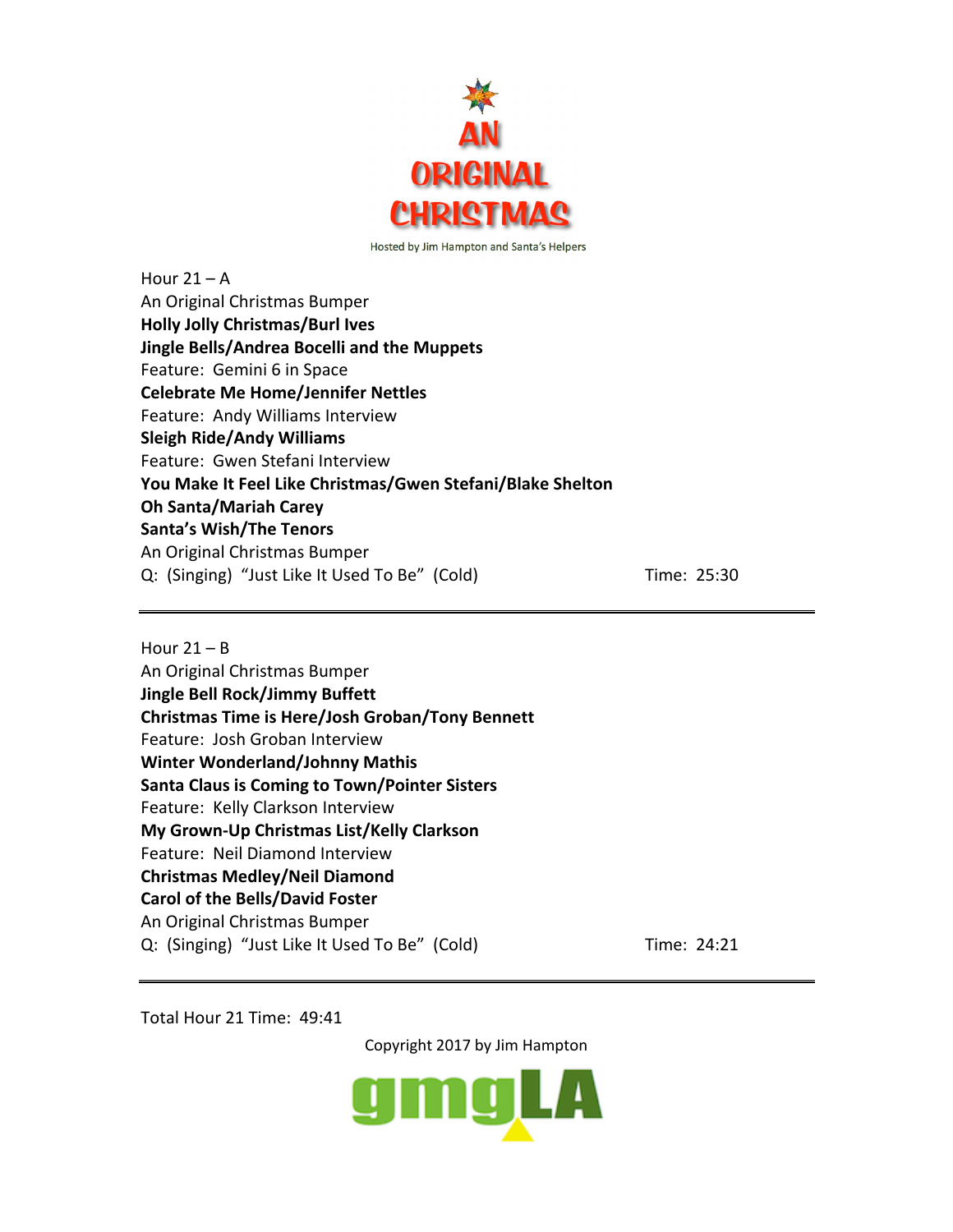

Hour  $22 - A$ An Original Christmas Bumper Rudolph the Red Nosed Reindeer/Dean Martin All I Want for Christmas is You/Vince Vance and the Valiants It's Beginning to Look a Lot Like Christmas/Michael Buble Feature: Shania Twain VT Say All You Want For Christmas/Shania Twain/Nick Jonas Frosty The Snowman/Ronnettes Feature: Ronnie Spector VT Reason For The Season/Lonestar Feature: Herb Alpert VT Have Yourself a Merry Little Christmas/Herb Alpert An Original Christmas Bumper Q: (Singing) "Just Like It Used To Be" (Cold) Time: 25:37

Hour  $22 - B$ An Original Christmas Bumper Last Christmas/Gwen Stefani Christmas Canon/Trans Siberian Orchestra Feature: Queen of England Christmas message through the Years Let It Snow, Let It Snow, Let It Snow/Andy Williams White Christmas/Idina Menzell Feature: Memories are a special house The Christmas Song/Frank Sinatra Feature: Tom Murphy "Assembly Required" Jolly Old St. Nicholas-Little Drummer Boy/Ray Conniff Singers An Original Christmas Bumper Q: (Singing) "Just Like It Used To Be" (Cold) Time: 26:52

Total Hour 22 Time: 52:29

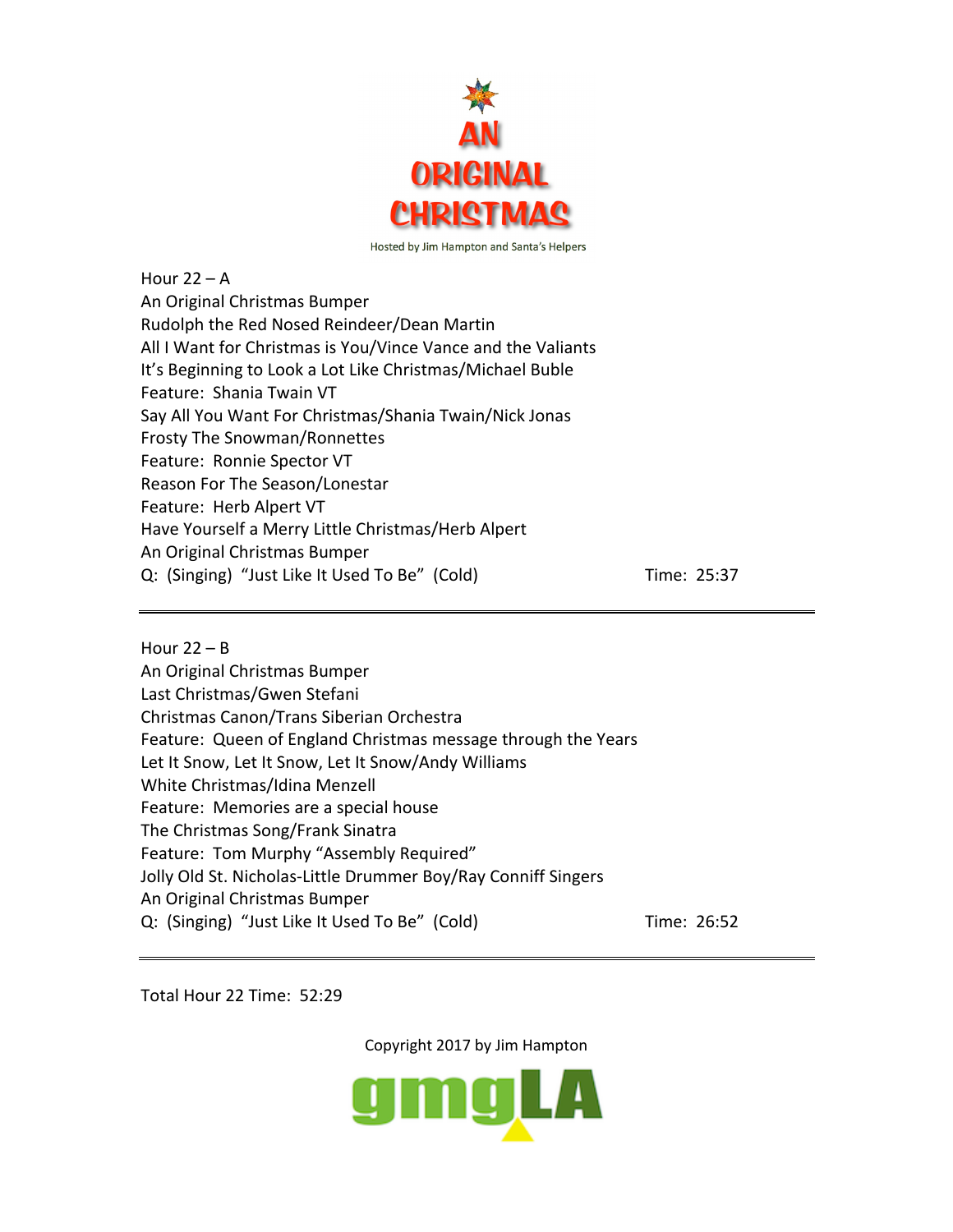

Hour  $23 - A$ An Original Christmas Bumper Feliz Navidad/Jose Feliciano Christmas/Sarajevo/Trans Siberian Orcehstra Feature: Luke Bryan VT Run Run Rudolph/Luke Bryan The Heart of Christmas/Matthew West The Christmas Song/Paul McCartney Winter Wonderland/The Carpenters An Original Christmas Bumper Q: (Singing) "Just Like It Used To Be" (Cold) Time: 24:46

Hour  $23 - B$ An Original Christmas Bumper We Need A Little Christmas/Cast of Glee Santa Claus is Back in Town/Elvis Presley & Wynonna Judd All I Want for Christmas is You/Mariah Carey Do You Want to Build a Snowman/Mickey Guyton Feature: Charlie Brown and Linus about Christmas All I Want For Christmas/Ray Charles Ring Christmas Bells/Ray Conniff Singers I Heard the Bells on Christmas Day/Casting Crowns Sleigh Ride/Leroy Anderson An Original Christmas Bumper Q: (Singing) "Just Like It Used To Be" (Cold) Time: 27:08

Total Hour 23 Time: 51:54